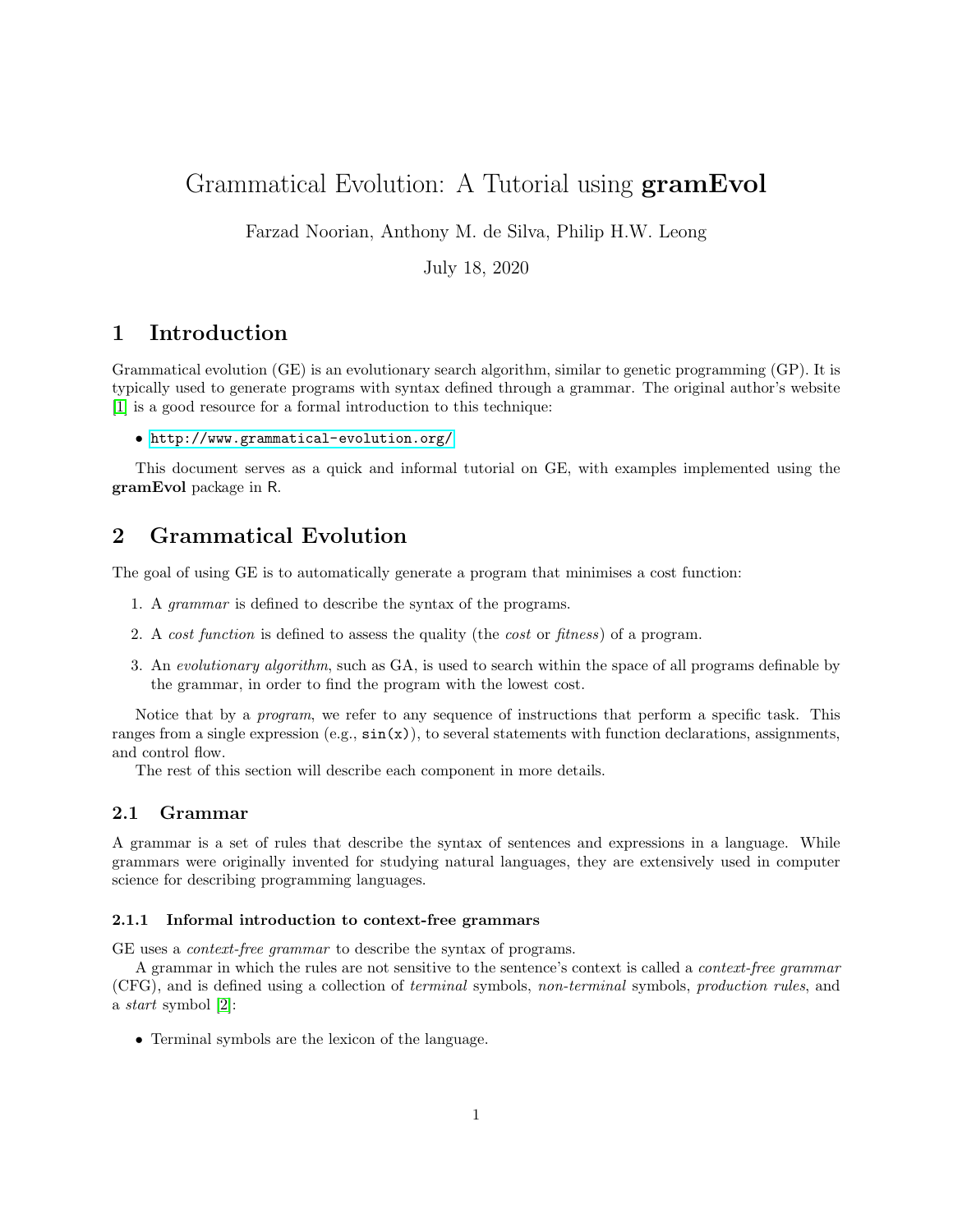- Non-terminal symbols are used to describe the class of words in the language, or variables that can take different values. For example, a  $\langle \textit{subject}\rangle$ , a  $\langle \textit{verb}\rangle$ , or an  $\langle \textit{object}\rangle$ .
- A production rule defines what symbols replace a non-terminal. For example, each of the four following lines is a production rule:

| $\langle sentence \rangle ::= \langle subject \rangle \langle verb \rangle \langle object \rangle$ . $  \langle subject \rangle \langle verb \rangle$ . | (1.a), (1.b)        |
|---------------------------------------------------------------------------------------------------------------------------------------------------------|---------------------|
| $\langle subject \rangle ::= I   \text{You}   \text{They}$                                                                                              | (2.a), (2.b), (2.c) |
| $\langle verb \rangle$ ::= read   write   check                                                                                                         | (3.a), (3.b), (3.c) |
| $\langle object \rangle$ ::= books   stories   academic papers                                                                                          | (4.a), (4.b), (4.c) |

In each rule, the "—" symbol separates different replacement possibilities; such as  $\langle\mathit{subject}\rangle$ , that can be replaced with "I", "You" or "They". One must note that a non-terminal symbol can be replaced with ther non-terminals as well as terminal symbols, such as in the example's  $\leq$  sentence  $>$ .

This style of notation, including the use of angle brackets  $(i \text{ and } i)$  is known as the *Backus–Naur Form* (BNF).

• A start symbol determines a non-terminal where the generation of the expression starts. For example:

– Start: <sentence>

Informally, only the start symbol and the production rules are required to define a grammar.

#### 2.1.2 Formal definition of a context-free grammar

In formal language theory, a context-free grammar is a *formal grammar* where every production rule, formalized by the pair  $(n, V)$ , is in form of  $n \to V$ . The CFG is defined by the 4-tuple  $(\mathcal{T}, \mathcal{N}, \mathcal{R}, \mathcal{S})$ , where  $\mathcal{T}$ is the finite set of terminal symbols,  $\mathcal N$  is the finite set of non-terminal symbols,  $\mathcal R$  is the production rule set,  $S \in \mathcal{N}$  is the start symbol.

A production rule  $n \to V$  is realized by replacing the non-terminal symbol  $n \in \mathcal{N}$  with the symbol  $v \in V$ , where  $V \in (\mathcal{T} \cup \mathcal{N})^*$  is a sequence of terminal and/or non-terminal symbols.

For more details on CFGs, their relation to context-free languages, parsing, compilers and other related topics refer to [\[2\]](#page-16-1) or Wikipedia:

• [https://en.wikipedia.org/wiki/Context-free\\_grammar](https://en.wikipedia.org/wiki/Context-free_grammar)

#### <span id="page-1-0"></span>2.1.3 From grammar to an expression

Notice that each rule in the grammar of Section [2.1.1](#page-0-0) is numbered. Using these numbers, one can precisely refer to a certain expression. This is performed by replacing the first non-terminal symbol with the nth rule of that non-terminal, starting with the start symbol.

| Step | Sequence | Rule  | Current state                                                    |
|------|----------|-------|------------------------------------------------------------------|
|      |          | Start | $\langle$ sentence $\rangle$ .                                   |
|      |          | (1.b) | $\langle\mathit{subject}\rangle$ $\langle\mathit{verb}\rangle$ . |
|      | 3        | (2.c) | They $\langle verb \rangle$ .                                    |
| 3    |          | (3.a) | They read.                                                       |

For example, the sequence  $[2, 3, 1]$  selects rules  $(1.b), (2.c)$  and  $(3.a)$  in the following four-step sequence:

## 2.2 Evolutionary optimisation

Evolutionary optimisation algorithms are a class of optimisation techniques inspired by natural evolution. They are used in cases where: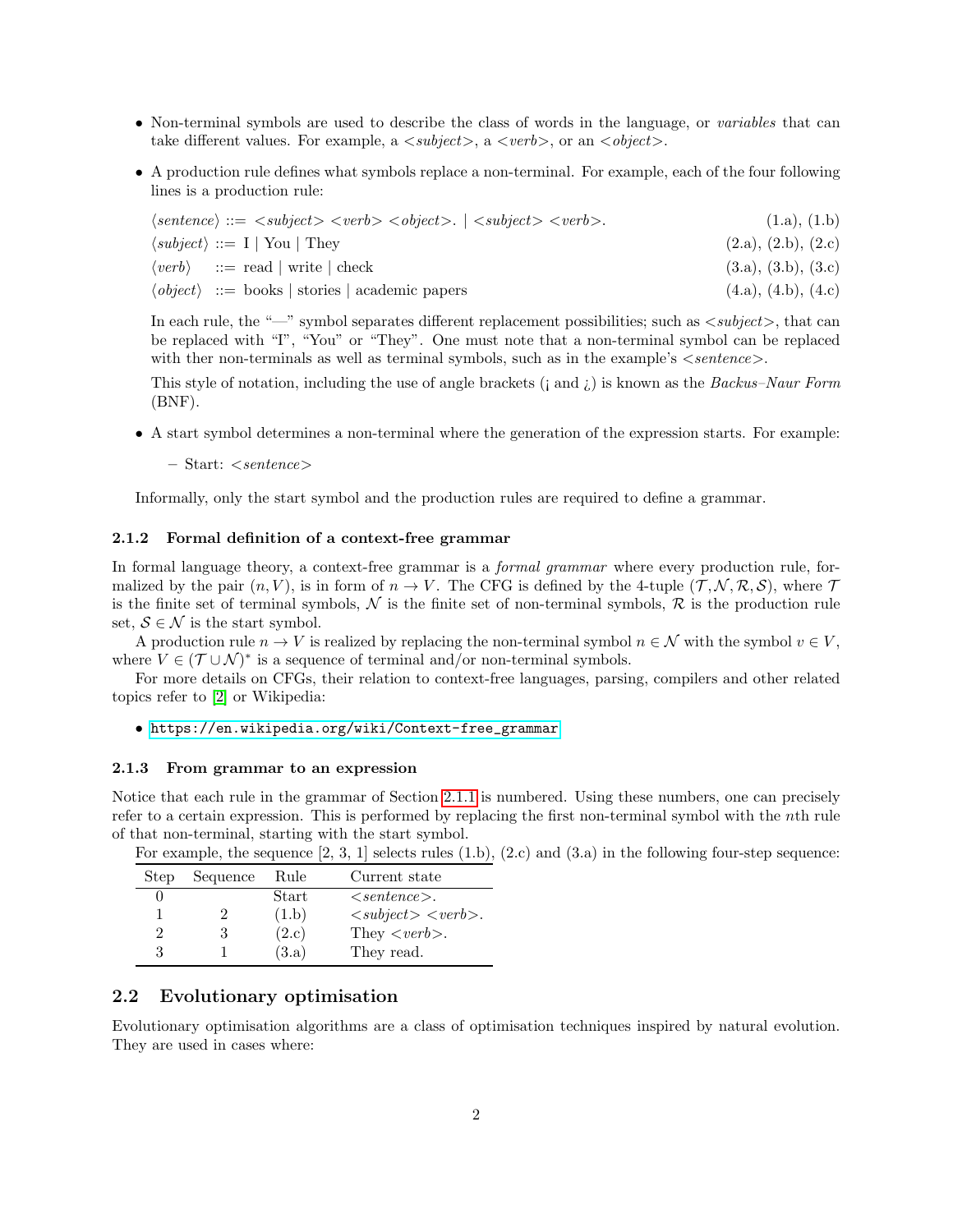- The solution to the problem can be represented by a certain structure. For example, the solution is an array of binary variables, or integer numbers.
	- Typically the array size is fixed and each unique value arrangement is considered a candidate solution.
	- Using biological terminology, this structure is referred to as the chromosome or genotype.
- There exist a cost function which can quickly return the *cost* or *fitness* of any candidate solution.
- Solving the problem using gradient descent techniques is hard or impossible, because the cost function is non-smooth, or has multiple local optimas, or is simply discrete, such as the travelling salesman problem (or in hindsight, a program generated by grammars).

It most be noted that the stochastic nature of evolutionary algorithms does not guarantee the optimal solution, since most practical problems involve very large search spaces, and it is often not computationally feasible to search the whole space.

The oldest and simplest of these algorithms is the genetic algorithm (GA), which optimises a vector of binary variables. In this vignette, when referring to GA, we refer to an extended GA which handles integers numbers.

For an in depth introduction, readers are referred to Wikipedia:

## • [https://en.wikipedia.org/wiki/Evolutionary\\_algorithm](https://en.wikipedia.org/wiki/Evolutionary_algorithm)

## 2.2.1 Optimising a program by evolution

GA only optimises numeric arrays. By *mapping* an integer array to a program using a grammar, GA can be readily applied to evolve programs:

- 1. The solution is represented by an array of integers.
- 2. The array is mapped to a program through the grammar using the technique explained is Section [2.1.3.](#page-1-0)
	- Using biological terminology, the program is called a phenotype, and the mapping is referred to as genotype to phenotype mapping.
- 3. The cost function measures the fitness of the program.
- 4. Any evolutionary optimisation technique is applied on the integer array.

## 2.3 Applications of grammatical evolution

Any application which needs a program definable by grammar, is creatable in GE. Using a grammar allows integration of domain knowledge and a custom program syntax, which adds flexibility and precision to GE compared to other techniques such as GP.

Applications of GE include computational finance, music, and robotic control, among others. See [http:](http://www.grammatical-evolution.org/pubs.html) [//www.grammatical-evolution.org/pubs.html](http://www.grammatical-evolution.org/pubs.html) for a collection of publications in this area.

## 3 gramEvol Package

The package gramEvol simplifies defining a grammar and offers a GA implementation. gramEvol hides many details, including the grammar mapping and GA parameters, and the only things the user has to do is to:

- 1. Define a grammar using CreateGrammar.
- 2. Define a cost function. It should accept one (or more) R expression(s) and return a numeric value.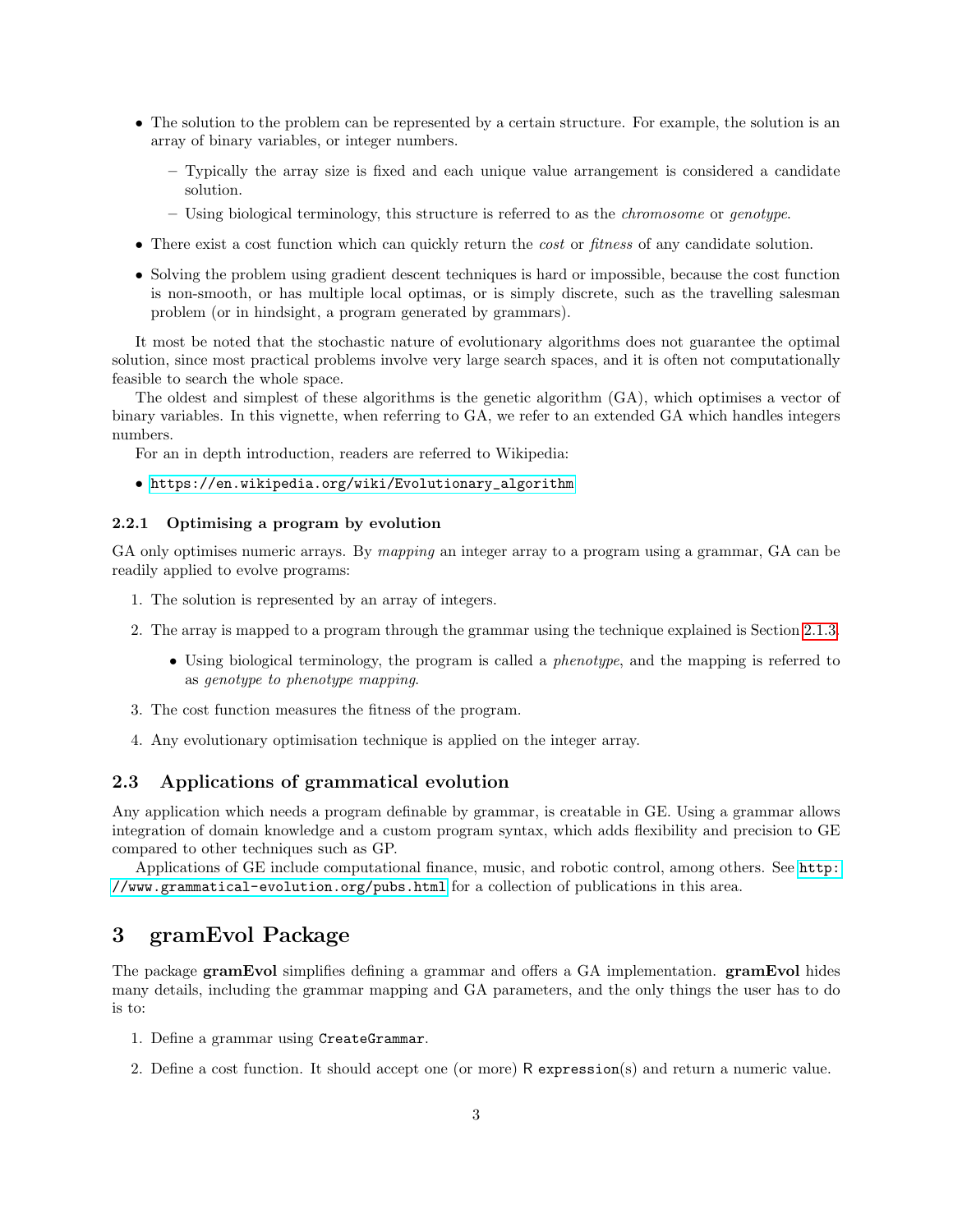#### 3. Call GrammaticalEvolution.

In this section, examples are used to demonstrate its usage.

### 3.1 Rediscovery of Kepler's law by symbolic regression

Symbolic regression is the process of discovering a function, in symbolic form, which fits a given set of data. Evolutionary algorithms such as GP and GE are commonly used to solve Symbolic Regression problems. For more information, visit [https://en.wikipedia.org/wiki/Symbolic\\_regression](https://en.wikipedia.org/wiki/Symbolic_regression) or <http://www.symbolicregression.com/>.

Rediscovery of Kepler's law has been used as a benchmark for symbolic regression [\[3,](#page-16-2) [4,](#page-16-3) [5\]](#page-16-4). Here, the goal is to find a relationship between orbital periods and distances of solar system planets from the sun. The distance and period data, normalised to Earth, is shown in Table [1.](#page-3-0)

| Planet  | Distance | Period |
|---------|----------|--------|
| Venus   | 0.72     | 0.61   |
| Earth   | 1.00     | 1.00   |
| Mars    | 1.52     | 1.84   |
| Jupiter | 5.20     | 11.90  |
| Saturn  | 9.53     | 29.40  |
| Uranus  | 19.10    | 83.50  |

<span id="page-3-0"></span>Table 1: Orbit period and distance from the sun for planets in solar system.

Kepler's third law states:

$$
period2 = constant \times distance3
$$
 (1)

#### 3.1.1 Defining a grammar

To use grammatical evolution to find this relationship from the data, we define a grammar as illustrated in Table [2.](#page-3-1) Here S denotes the starting symbol and  $\mathcal R$  is the collection of production rules.

 $\mathcal{S} = \textit{}$ 

| Production rules : $\mathcal{R}$ |  |  |
|----------------------------------|--|--|
|                                  |  |  |

| $\langle expr \rangle$ ::= $\langle expr \rangle \langle op \rangle \langle expr \rangle$   $\langle sub-expr \rangle$        | (1.a), (1.b)               |
|-------------------------------------------------------------------------------------------------------------------------------|----------------------------|
| $\langle sub-expr \rangle ::= \langle func \rangle (\langle var \rangle)   \langle var \rangle   \langle var \rangle \rangle$ | (2.a), (2.b), (2.c)        |
| $\langle \text{func} \rangle$ ::= $\log  \text{sqrt} \sin  \cos$                                                              | (3.a), (3.b), (3.c), (3.d) |
| $\langle op \rangle$ ::= +   -   $\times$                                                                                     | (4.a), (4.b), (4.c)        |
| $\langle var \rangle$ ::= distance distance $\langle n \rangle   \langle n \rangle$                                           | (5.a), (5.b), (5.c)        |
| $\langle n \rangle$ ::= 1   2   3   4                                                                                         | (6.a), (6.b), (6.c), (6.d) |

#### <span id="page-3-1"></span>Table 2: Grammar for discovering Kepler's equation.

This is a general purpose grammar, and it can create different expressions corresponding to different formulas which can explain and model the data.

The first step for using **gramEvol** is loading the grammar: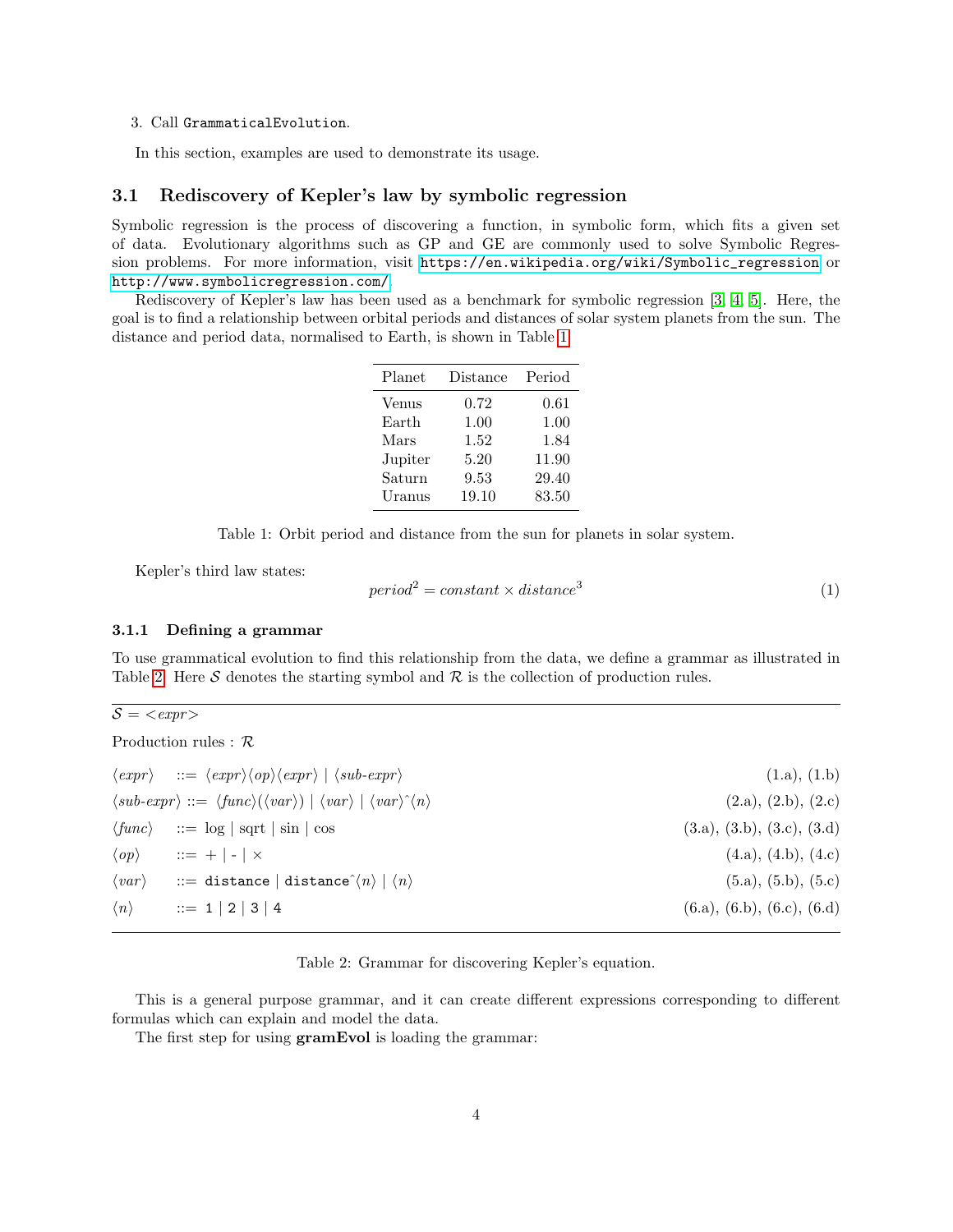```
library("gramEvol")
ruleDef <- list(expr = grule(op(expr, expr), func(expr), var),
                func = grule(sin, cos, log, sqrt),op = grule('+', '-'', '*),
                var = grule(distance, distance<sup>n</sup>, n),n = \text{grule}(1, 2, 3, 4))
```

```
grammarDef <- CreateGrammar(ruleDef)
```
Here, the BNF notation is implemented in R:

- Rules are defined as a list.
- Each rule is defined using non.terminal.name =  $grule(replacement1, replacement2, ...)$  format.
- CreateGrammar is used to load the list and create the grammar object.

The print function reproduces the grammar in a format similar to Table [2:](#page-3-1)

```
print(grammarDef)
```

```
## <expr> ::= <op>(<expr>, <expr>) | <func>(<expr>) | <var>
## <func> ::= `sin` | `cos` | `log` | `sqrt`
## <op> ::= `+` | `-` | `*`
## <var> ::= distance | distance^<n> | <n>
## \langle n \rangle ::= 1 | 2 | 3 | 4
```
Note that '<sup>+'</sup> and  $op(exp, expr)$  are used in the code above because grule expects R expressions, and expr op expr is not valid in R. As it is tedious to convert between the functional form and the operator form, the package also provides gsrule (or grammar string rule), which accepts strings with <>:

```
ruleDef <- list(expr = gsrule("<expr><op><expr>", "<func>(<expr>)", "<var>"),
               func = gsrule("sin", "cos", "log", "sqrt"),
               op = gsrule("+", "-", "*"),
               var = grule(distance, distance^n, n),n = \text{grule}(1, 2, 3, 4))
```
CreateGrammar(ruleDef)

```
## <expr> ::= <expr><op><expr> | <func>(<expr>) | <var>
## <func> ::= sin | cos | log | sqrt
## \langleop> ::= + | - | *
## <var> ::= distance | distance^<n> | <n>
## \langle n \rangle ::= 1 | 2 | 3 | 4
```
Note that gsrule and grule can be mixed, as in the example above.

#### 3.1.2 Defining a cost function

We use the following equation to normalise the error, adjusting its impact on small values (e.g., Venus) versus large values (e.g., Uranus):

<span id="page-4-0"></span>
$$
e = \frac{1}{N} \sum \log(1 + |p - \hat{p}|) \tag{2}
$$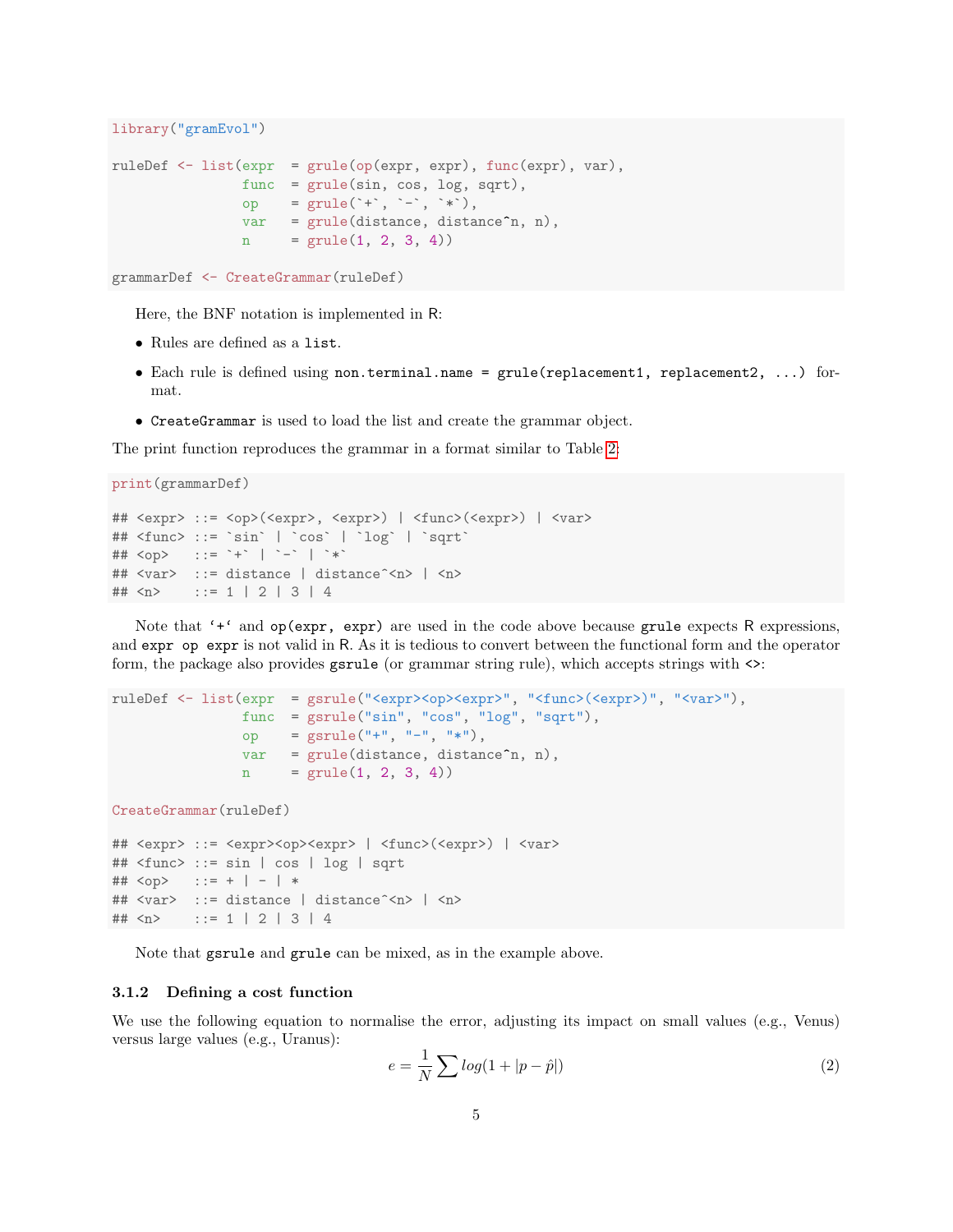where e is the normalised error, N is the number of samples, p is the orbital period and  $\hat{p}$  is the result of symbolical regression. We implement this as the fitness function SymRegFitFunc:

```
planets <- c("Venus", "Earth", "Mars", "Jupiter", "Saturn", "Uranus")
distance <- c(0.72, 1.00, 1.52, 5.20, 9.53, 19.10)
period <- c(0.61, 1.00, 1.84, 11.90, 29.40, 83.50)
SymRegFitFunc <- function(expr) {
 result <- eval(expr)
 if (any(is.nan(result)))
    return(Inf)
  return (\text{mean}(\log(1 + abs(period - result))))}
```
Here, the SymRegFitFunc receives an R expression and evaluates it. It is assumed that the expression uses distance to estimate the period. Invalid expressions are handled by returning a very high cost (infinite error). Valid results are compared with the actual period according to [\(2\)](#page-4-0) to compute the expression's fitness.

#### 3.1.3 Evolving the grammar

GrammaticalEvolution can now be run. All of the parameters are determined automatically. To avoid wasting time, and as the best possible outcome and its error are known (because we know the answer), a terminationCost is computed and set to terminate GE when the Kepler's equation is found.

```
ge <- GrammaticalEvolution(grammarDef, SymRegFitFunc,
                         terminationCost = 0.021)
ge
## Grammatical Evolution Search Results:
## No. Generations: 11
## Best Expression: sqrt(distance^3)
## Best Cost: 0.0201895728693592
```
Now that the result is found, it can be used in production. Here we only use it in a simple comparison:

```
best.expression <- ge$best$expression
data.frame(distance, period, Kepler = sqrt(distance<sup>-3</sup>),
          GE = eval(best.expression))
## distance period Kepler GE
## 1 0.72 0.61 0.6109403 0.6109403
## 2 1.00 1.00 1.0000000 1.0000000
## 3 1.52 1.84 1.8739819 1.8739819
## 4 5.20 11.90 11.8578244 11.8578244
## 5 9.53 29.40 29.4197753 29.4197753
## 6 19.10 83.50 83.4737743 83.4737743
```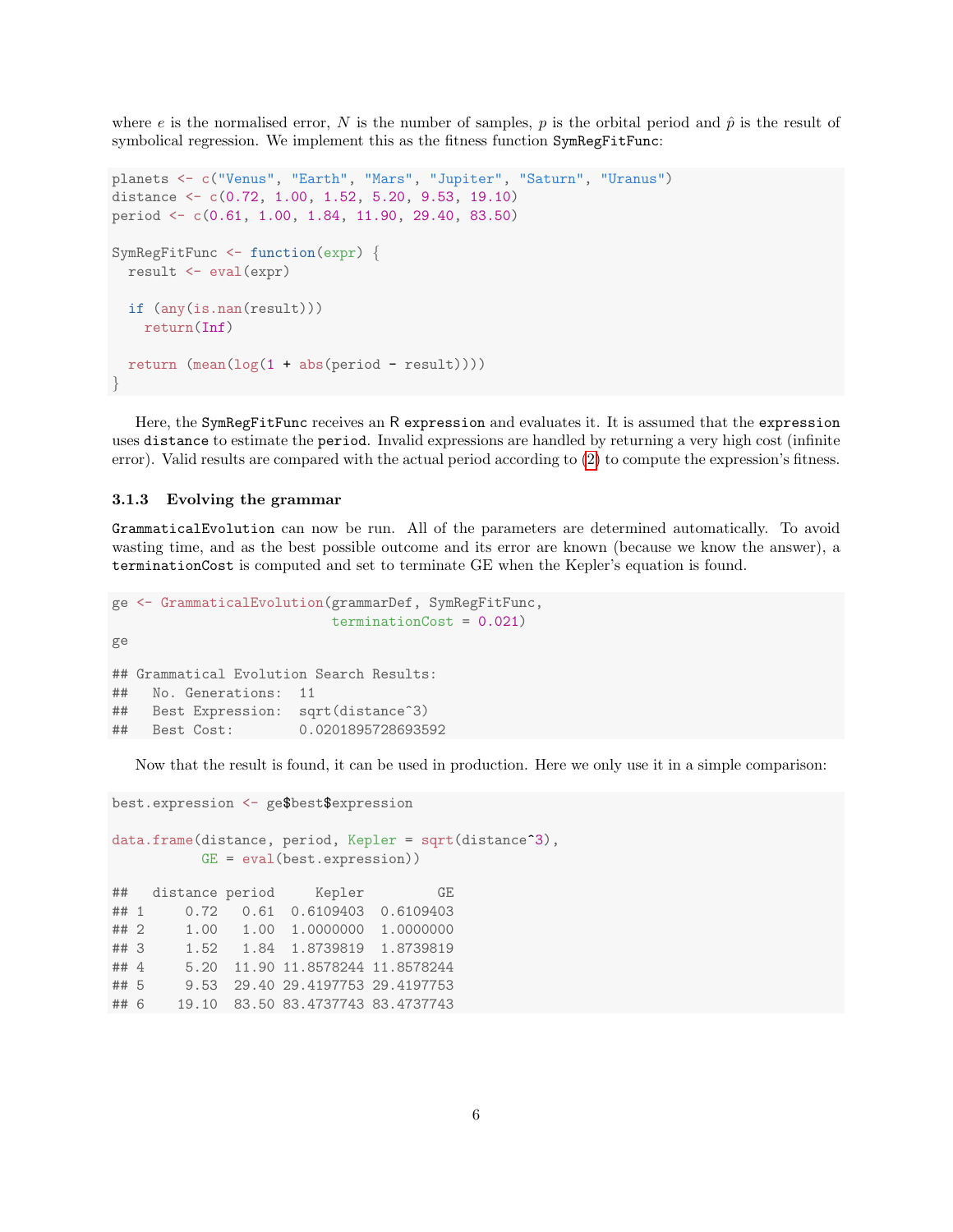#### 3.1.4 Monitoring evolution

As a real-world optimisation may take a long time, a feedback of the state of optimisation is desirable. GrammaticalEvolution allows monitoring this status using a callback function. This function, if provided to the parameter monitorFunc, receives an object similar to the return value of GrammaticalEvolution. For example, the following function prints the current generation, the best individual's expression and its error:

```
customMonitorFunc <- function(results){
 cat("---------------------\n")
  print(results)
}
ge <- GrammaticalEvolution(grammarDef, SymRegFitFunc,
                           terminationCost = 0.021,
                            monitorFunc = customMonitorFunc)
```
or even using the print function directly:

```
ge <- GrammaticalEvolution(grammarDef, SymRegFitFunc,
                           terminationCost = 0.021,
                           monitorFunc = print)
```
which prints:

```
Grammatical Evolution Search Results:
No. Generations: 1
Best Expression: distance
Best Cost: 1.60700784338907
Grammatical Evolution Search Results:
No. Generations: 2
Best Expression: distance
Best Cost: 1.60700784338907
. . . until:
Grammatical Evolution Search Results:
No. Generations: 9
Best Expression: distance + distance
Best Cost: 1.54428158317392
Grammatical Evolution Search Results:
No. Generations: 10
Best Expression: 1 - distance + (cos(distance) - 1) * sin(distance<sup>2</sup>) + distance + (log(distance) + di
Best Cost: 1.4186428597461
Grammatical Evolution Search Results:
No. Generations: 11
Best Expression: sqrt(distance^3)
Best Cost: 0.0201895728693592
```
#### 3.2 Discovering Regular Expressions

A regular expressions (RE) is a string that determines a character pattern. REs are more expressive and precise in determining sub-string matches compared to wildcards, and are widely used in many string pattern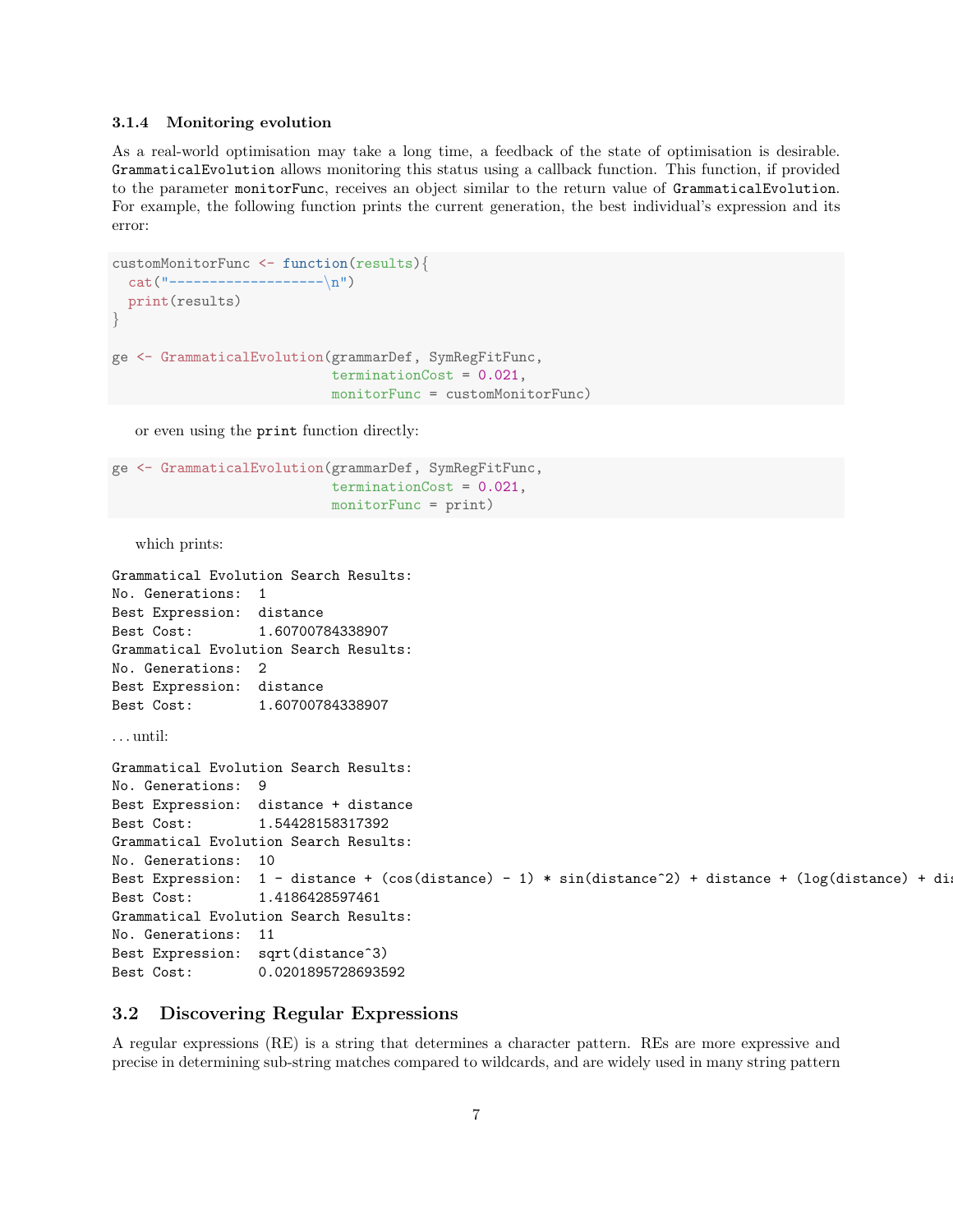matching tasks, such as searching through log files or parsing a program's output. See the Wikipedia entry at [https://en.wikipedia.org/wiki/Regular\\_expression](https://en.wikipedia.org/wiki/Regular_expression) for an in-depth introduction to REs.

Creating a regular expressions requires careful assembly of symbols and operators to match the desired pattern. While this is usually performed by an expert programmer, it is possible to use evolutionary optimisation techniques to infer a RE from examples [\[6\]](#page-16-5).

In this example, we demonstrate how gramEvol can be used to learn REs.

#### <span id="page-7-0"></span>3.2.1 Regular expression in R

In formal language theory, a regular expression is a sequence of symbols and operators that describes a character pattern. REs are translated by RE processors into a non-deterministic finite automaton (NFA) and subsequently into a deterministic finite automaton (DFA). The DFA can then be executed on any character string to recognize sub-strings that match the regular expression. For a theoretical introduction to REs, including their relationship with context-free grammars, readers are referred to [\[2\]](#page-16-1).

R supports standard regular expression with both the POSIX and the Perl syntax. In addition, the [rex](https://github.com/kevinushey/rex) [Package](https://github.com/kevinushey/rex) [\[7\]](#page-16-6) offers a functional interface for creating REs in R.

#### 3.2.2 Matching a decimal real number

Consider matching a decimal real number in the form of  $[\pm]nnn[nnn]$ , where  $[ \ ]$  means optional and nnn denotes one or more digits. The following table compares this notation with the syntax of Perl, POSIX, and rex:

|                              | Notation         | Perl    | POSIX          | ${\bf rex}$               |
|------------------------------|------------------|---------|----------------|---------------------------|
| One digit                    | $\boldsymbol{n}$ | d,      | [[:digit:]]    | number                    |
| One or more digits           | nnn              | $+d+$   | $[[:digit:]]+$ | numbers                   |
| Optional presence of X       | ΙX               | $X$ ?   | $X$ ?          | mxybe(X)                  |
| alternate presence of X or Y | $X - Y$          | $X - Y$ | $X - Y$        | or(X, Y)                  |
| Plus sign                    |                  | $^{+}$  | $\pm$          | $" +"$                    |
| Minus sign                   |                  |         |                | $\Pi = \Pi$               |
| $_{\rm Dot}$                 |                  |         |                | $\mathbf{u}$ $\mathbf{u}$ |

Using the above table,  $[\pm]nnn[.nnn]$  is translated to:

- Perl:  $(\n+|-)?\ddot{\wedge}\ddot{\wedge}\ddot{\wedge}\ddot{\wedge})?$
- POSIX: (\+|-)?[[:digit:]]+(\.[[:digit:]]+)?
- rex: maybe(or("+", "-")), numbers, maybe(".", numbers)

To use a RE, the expression has to be wrapped in a start and stop symbol  $(\hat{\cdot} \dots \hat{\cdot})$  in POSIX and Perl, and rex(start, ..., end) for rex):

re <- "^(\\+|-)?[[:digit:]]+(\\.[[:digit:]]+)?\$"

grepl can be used to check if a string matches the RE pattern or not:

```
graph(re, "+1.1")## [1] TRUE
grepl(re, "1+1")
## [1] FALSE
```
Some matching and non-matching examples are listed below: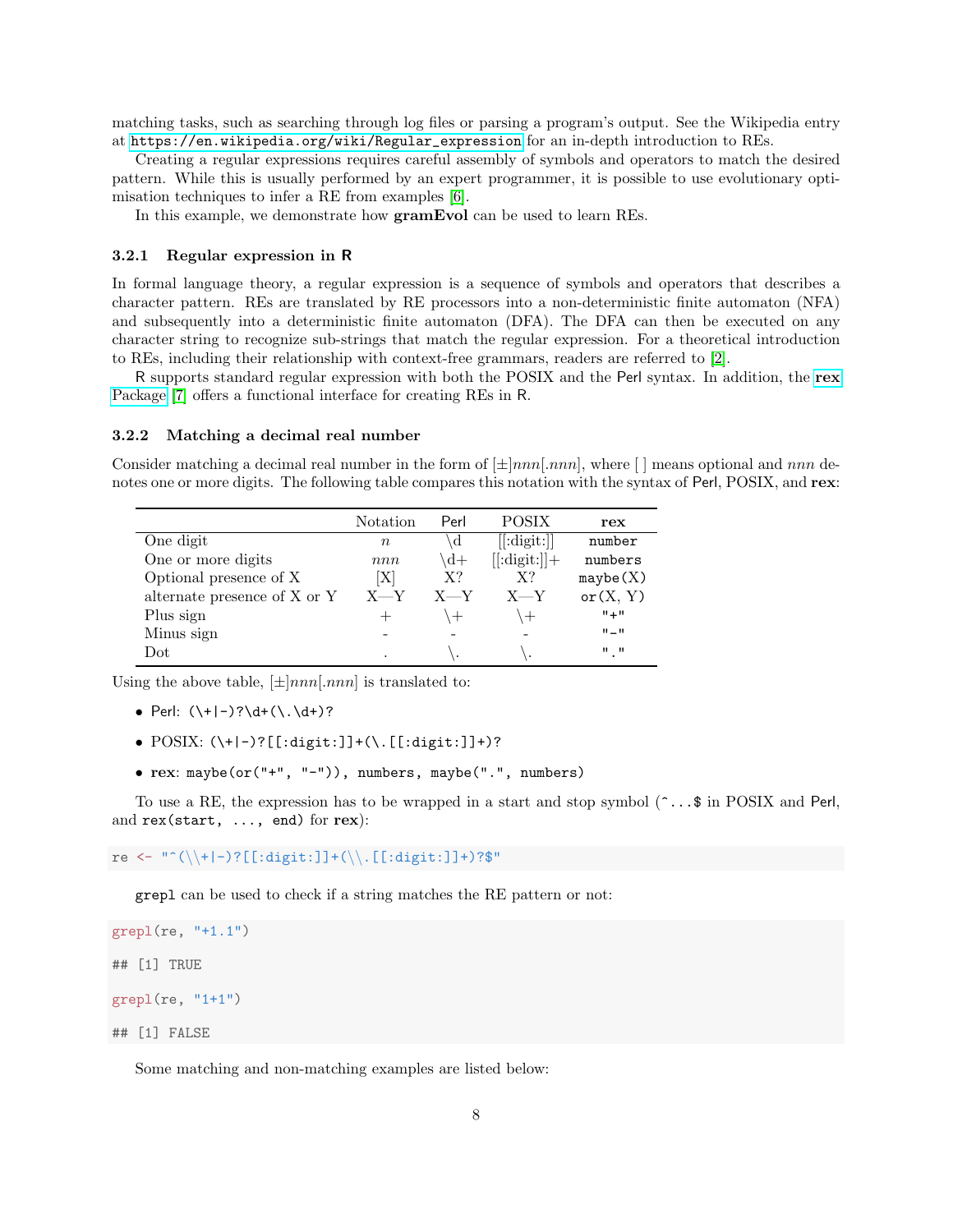```
matching <- c("1", "11.1", "1.11", "+11", "-11", "-11.1")
non.matching \leq c("a", "1.", "1..1", "-.1", "-", "1-", "1.-1",
                  ".-1", "1.-", "1.1.1", "", ".", "1.1-", "11-11")
```
#### 3.2.3 Inferring a regular expression

In this section, we use gramEvol to learn a RE that matches a decimal real number, as explained in the previous section.

Defining a cost function: The objective is to infer a RE that matches the decimal numbers in the vector matching, but not in the non.matching. Consequently, the score of any RE is determined by counting the number of matches and non-matches:

```
re.score \leq function(re) {
 score \leq sum(sapply(matching, function(x) grepl(re, x))) +
           sum(sapply(non.matching, function(x) |green(re, x)))return (length(matching) + length(non.matching) - score)
}
```
The fitness function in **gramEvol** receives an R expression, which has to be evaluated before being passed to re.score:

```
fitfunc <- function(expr) re.score(eval(expr))
```
Defining a grammar: We use rex RE functions to create a grammar. The grammar only includes the functions explored in Section [3.2.1,](#page-7-0) and is designed such that the search space is reduced:

```
library("rex")
library("gramEvol")
grammarDef <- CreateGrammar(list(
  re = grule(rex(start, rules, end)),rules = grule(rule, .(rule, rules)),
 rule = grule(numbers, "." , or ("+", "-"), maybe(rules))))grammarDef
## <re> ::= rex(start, <rules>, end)
## <rules> ::= <rule> | <rule>, <rules>
## \langle \text{rule} \rangle ::= numbers | "." | or("+", "-") | maybe(\langle \text{rules} \rangle)
```
- The first rule,  $\langle re \rangle$ , creates a valid rex command that uses  $\langle rules \rangle$  for pattern matching.
- The second element,  $\langle \neg \textit{rules} \rangle$ , is recursive and can create a collection of rules by repeating itself, e.g.,  $\langle rule \rangle$ ,  $\langle rule \rangle$ ,  $\langle rule \rangle$ . The .() allows using a comma inside a grule definition, where otherwise it would have been interpreted as another replacement rule in the list.
- The last element,  $\langle rule \rangle$ , expands to a RE function or character pattern. These include numbers and maybe from rex, a decimal point, and  $+$  or  $-$ .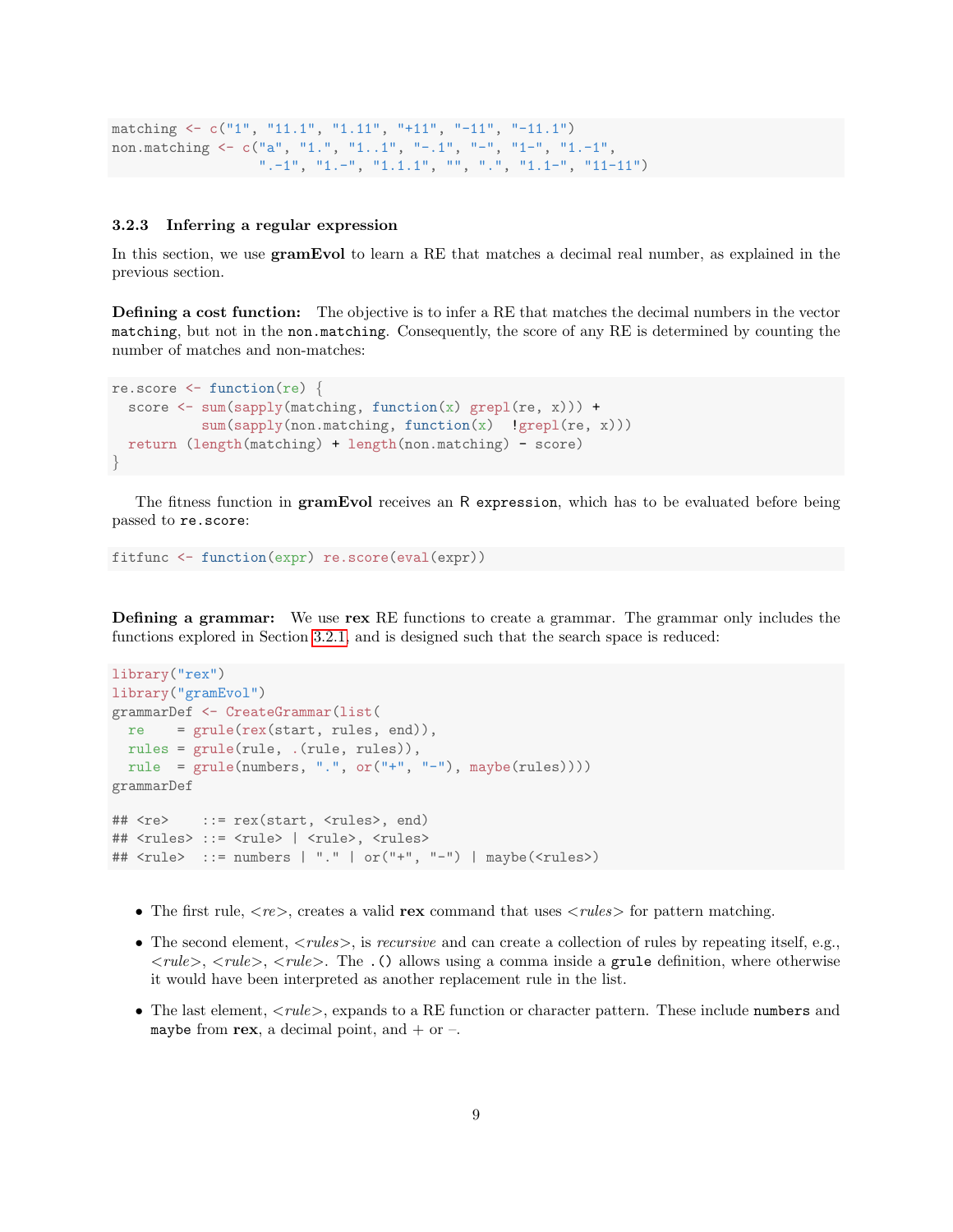Evolving the grammar: The last step is to perform a search for a regular expression that minimises the score function. Here the minimum terminationCost is known (i.e., zero error), and max.depth is increased to allow for more expansion of the recursive  $\langle rules \rangle$ . We use GrammaticalExhaustiveSearch to exhaustively search for the answer among all possible combinations of the grammar:

GrammaticalExhaustiveSearch(grammarDef, fitfunc, max.depth = 7, terminationCost = 0)

GE Search Results: Expressions Tested: 6577 Best Chromosome: 0 1 3 0 2 1 3 1 0 0 1 1 0 0 3 0 0 Best Expression: rex(start, maybe(or("+", "-")), maybe(numbers, "."), numbers, maybe(numbers), end) Best Cost:

The result, while correct, is different from what we expected:  $[\pm][nnn]$ , which is true for any real number. Furthermore, the search takes a considerable amount of time:

```
system.time(GrammaticalExhaustiveSearch(grammarDef, fitfunc,
                                        max.depth = 7, terminationCost = 0))
```
user system elapsed 380.469 17.022 392.637

which was measured a 3.40 GHz Intel Core i7-2600 CPU.

In conclusion, one might find it easier to design REs by hand in real-world scenarios, rather than using evolutionary optimisation techniques.

## 4 Other gramEvol functionality

In this section, some of the other functionalities of the **gramEvol** are introduced. Here, all of the examples are demonstrated using the following grammar:

```
grammarDef <- CreateGrammar(list(
  expr = gsrule("(<expr>)<op>(<expr>)", "<coef>*<var>"),
 op = gsrule("+", "-", "*", "/"),
 \text{coef} = \text{grule}("c1", "c2"),
  var = gsrule("v1", "v2"))grammarDef
## <expr> ::= (<expr>)<op>(<expr>) | <coef>*<var>
## <op> ::= + | - | * | /
## <coef> ::= c1 | c2
## <var> ::= v1 | v2
```
## 4.1 Manual mapping

To *map* a numeric sequence to an expression manually, use GrammarMap: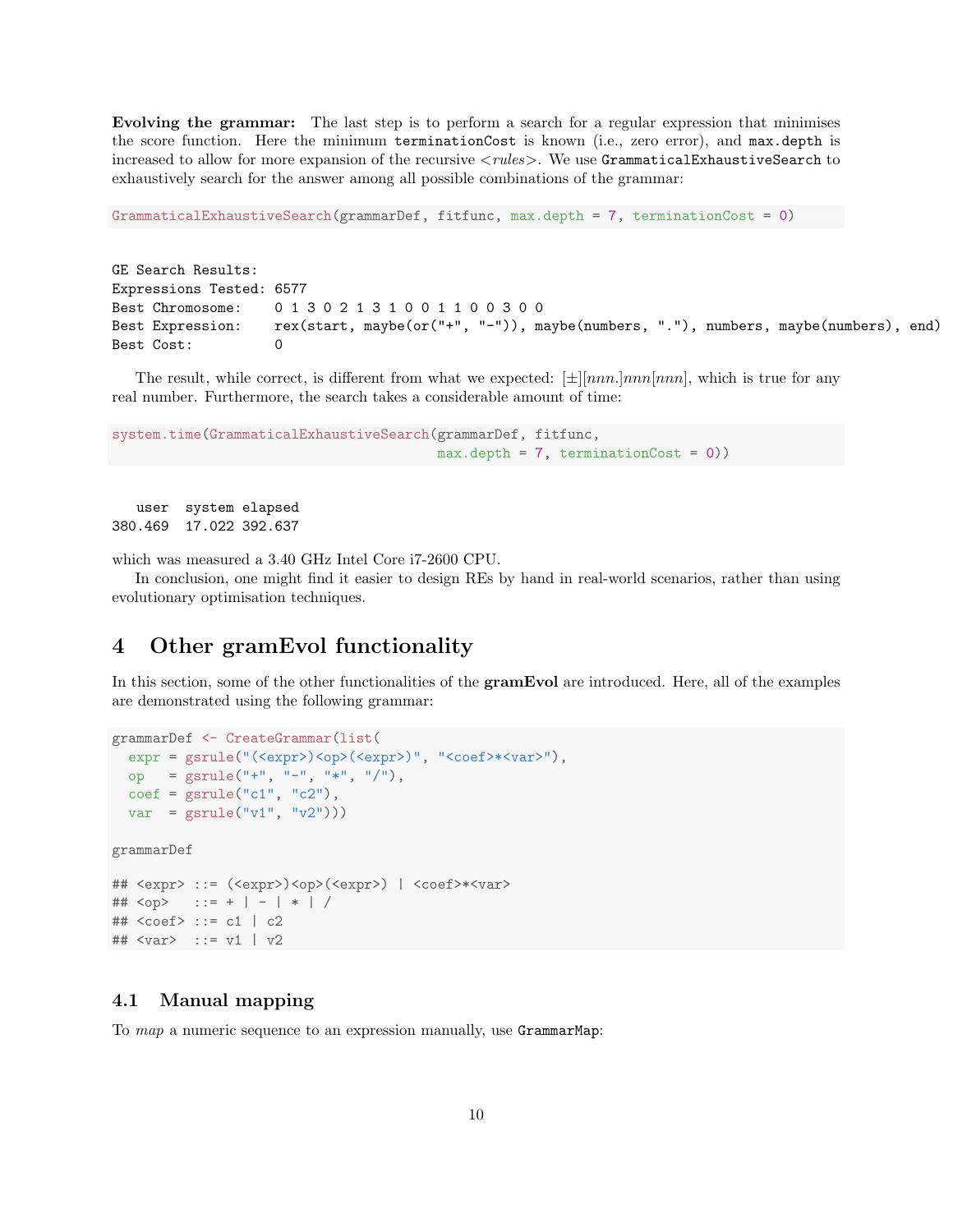GrammarMap(c(0, 1, 0, 0, 1, 1, 0, 0), grammarDef) ##  $(c1 * v1) - (c1 * v1)$ 

The sequence is zero-indexed (the first rule is zero). To see the step by step mapping, use the verbose parameter option:

```
GrammarMap(c(0, 1, 0, 0, 1, 1, 0, 0), grammarDef, verbose = TRUE)## Step Codon Symbol Rule Result
## 0 starting: <expr>
## 1 0 <expr> (<expr>)<op>(<expr>) (<expr>)<op>(<expr>)
## 2 1 <expr> <coef>*<var> (<coef>*<var>)<op>(<expr>)
## 3 0 <coef> c1 (c1*<var>)<op>(<expr>)
\# 4 0 <var> v1 (c1*v1)<op>(<expr>)
## 5 1 <op> - (c1*v1)-(<expr>)
\frac{m}{\sqrt{m}} 6 1 \langle \text{expr} \rangle \langle \text{coeff} \rangle \langle \text{coeff} \rangle (c1+v1) \langle \text{coeff} \rangle \langle \text{coeff} \rangle\# 7 0 < coef> c1 (c1*v1)-(c1*<var>)
## 8 0 <var> v1 (c1*v1)-(c1*v1)
## Valid Expression Found
## (c1 * v1) - (c1 * v1)
```
If the length of a sequence is insufficient for the mapping process, such that a few non-terminal elements still remain in the resulting expression, a wrapping of up to wrappings is performed. For example:

 $GrammarMap(c(0, 1, 0, 0, 1, 1), grammarDef, verbose = TRUE)$ 

```
## Step Codon Symbol Rule Result
## 0 starting: <expr>
## 1 0 <expr> (<expr>)<op>(<expr>) (<expr>)<op>(<expr>)
## 2 1 <expr> <coef>*<var> (<coef>*<var>)<op>(<expr>)
## 3 0 <coef> c1 (c1*<var>)<op>(<expr>)
## 4 0 <var> v1 (c1*v1)<op>(<expr>)
## 5 1 <op> - (c1*v1)-(<expr>)
## 6 1 <expr> <coef>*<var> (c1*v1)-(<coef>*<var>)
## Non-terminal expression
## Wrapping string to position 0
## Step Codon Symbol Rule Result
## 7 0 < coef> c1 (c1*vt)-(c1*<var>)## 8 1 <var> v2 (c1*v1)-(c1*v2)
## 9 0 <var> v2 (c1*v1)-(c1*v2)
## Valid Expression Found
## (c1 * v1) - (c1 * v2)
```
### 4.2 Examining a grammar

gramEvol offers several functions to examine grammar definitions. summary reports a summary of what grammar presents:

summary(grammarDef)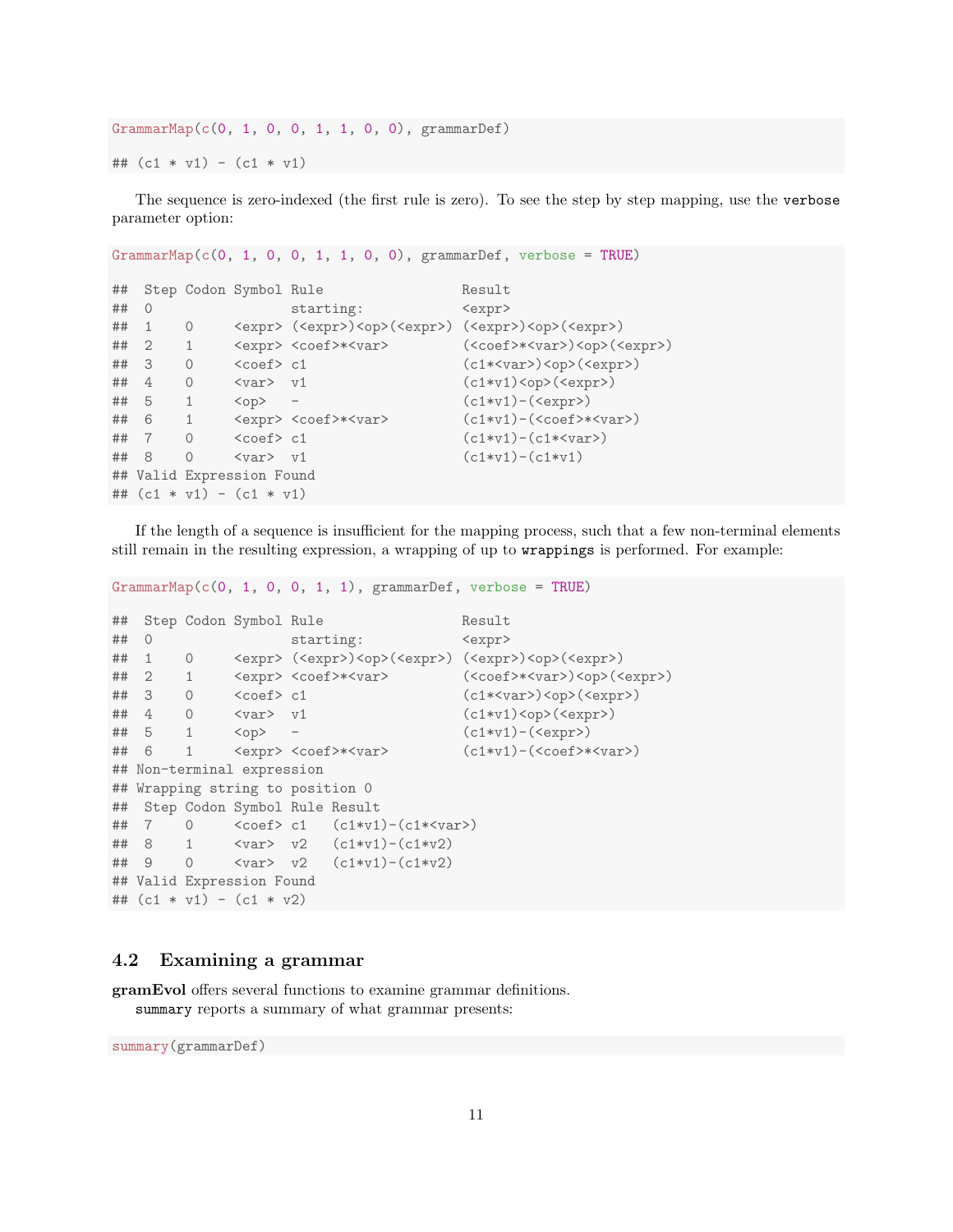| ## Start Symbol:              | <expr></expr>                                     |
|-------------------------------|---------------------------------------------------|
| ## Is Recursive:              | TRUE                                              |
| ## Tree Depth:                | Limited to 4                                      |
| ## Maximum Rule Choices:      | 4                                                 |
| ## Maximum Sequence Length:   | 18                                                |
|                               | ## Maximum Sequence Variation: 222244222422224222 |
| ## No. of Unique Expressions: | 18500                                             |

Many of these properties are available through individual functions:

GetGrammarDepth computes the depth of grammar tree. The parameter max.depth is used to limit recursion in cyclic grammars. For example, this grammar is cyclic because of rule  $\langle \textit{expr}\rangle \rightarrow \langle \textit{expr}\rangle \langle \textit{opp}\rangle \langle \textit{expr}\rangle$ , i.e., replacing a  $\langle \text{expr}\rangle$  with other  $\langle \text{expr}\rangle$ s. By default GetGrammarDepth limits recursion to the number of symbols defined in the grammar:

```
GetGrammarDepth(grammarDef)
```
## [1] 4

```
GetGrammarDepth(grammarDef, max.depth = 10)
```
## [1] 10

For grammars without recursion, the value returned by GetGrammarDepth is the actual depth of the tree:

```
grammarDef2 <- CreateGrammar(list(
  expr = gsrule("({\langle subexpr \rangle}) {\langle op \rangle}({\langle subexpr \rangle})"),
  subexpr = gsrule("<coef>*<var>"),
  op = gsrule("+", "-", "*", "/"),
  \text{coeff} = \text{grule}("c1", "c2"),
  var = g\text{grule}("v1", "v2"))
```
GetGrammarDepth(grammarDef2)

## [1] 3

GetGrammarDepth also supports computing the depth from any symbol:

```
GetGrammarDepth(grammarDef2, startSymb = "<subexpr>")
```
## [1] 2

```
GetGrammarDepth(grammarDef2, startSymb = "<coef>")
```
## [1] 1

GetGrammarMaxRuleSize returns the maximum number of production rules per symbol. Here,  $\langle op \rangle$  has the highest number of production rules:

GetGrammarMaxRuleSize(grammarDef)

## [1] 4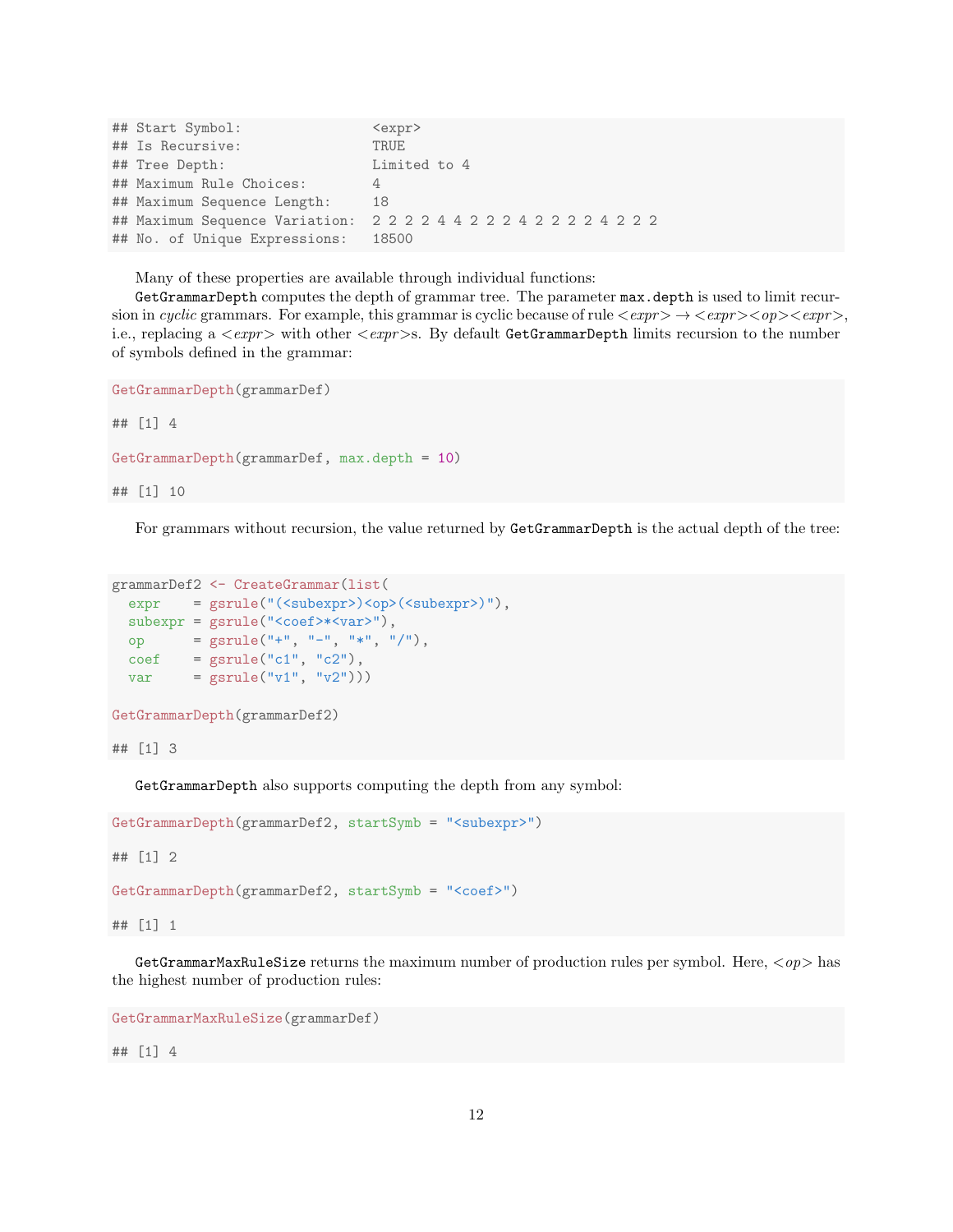GetGrammarNumOfExpressions returns the number of possible expressions existing in the grammar space. This function also uses the optional argument max.depth to limit the number of recursions and startSymb to set the starting symbol:

```
GetGrammarNumOfExpressions(grammarDef)
## [1] 18500
GetGrammarNumOfExpressions(grammarDef, max.depth = 2)
## [1] 4
GetGrammarNumOfExpressions(grammarDef, startSymb = "<coef>")
```
## [1] 2

Here, the only expressions with depth of 2 or less are constructed if rule  $(<\text{coeff}>x<\text{var}>)$  is applied first, creating 4 expressions (i.e.,  $c_1 \times v_1$ ,  $c_1 \times v_2$ ,  $c_2 \times v_1$  and  $c_2 \times v_2$ ). Also if  $\langle \text{coef} \rangle$  is chosen as the starting symbol, the expressions are limited to  $c_1$  and  $c_2$ .

GetGrammarMaxSequenceLen computes the length of integer sequence required for iterating through the grammar space without wrapping. As with the previous functions, max.depth is set to the number of symbols defined in the grammar.

```
GetGrammarMaxSequenceLen(grammarDef)
```
## [1] 18

```
GetGrammarMaxSequenceLen(grammarDef, max.depth = 3)
```
## [1] 8

```
GetGrammarMaxSequenceLen(grammarDef2, startSymb = "<subexpr>")
```
## [1] 3

## 4.3 Grammatical evolution options

GrammaticalEvolution is defined as follows:

```
GrammaticalEvolution(grammarDef, evalFunc,
                     numExpr = 1,
                     max.depth = GrammarGetDepth(grammarDef),
                     startSymb = GrammarStartSymbol(grammarDef),
                     seqLen = GrammarMaxSequenceLen(grammarDef, max.depth, startSymb),
                     wrappings = 3,suggestions = NULL,
                     optimizer = c("auto", "es", "ga"),
                     popSize = 8, newPerGen = "auto", elitism = 2,
                     mutationChance = NA,
                     iterations = 1000, terminationCost = NA,
                     monitorFunc = NULL,
                     plapply = lapply, ...
```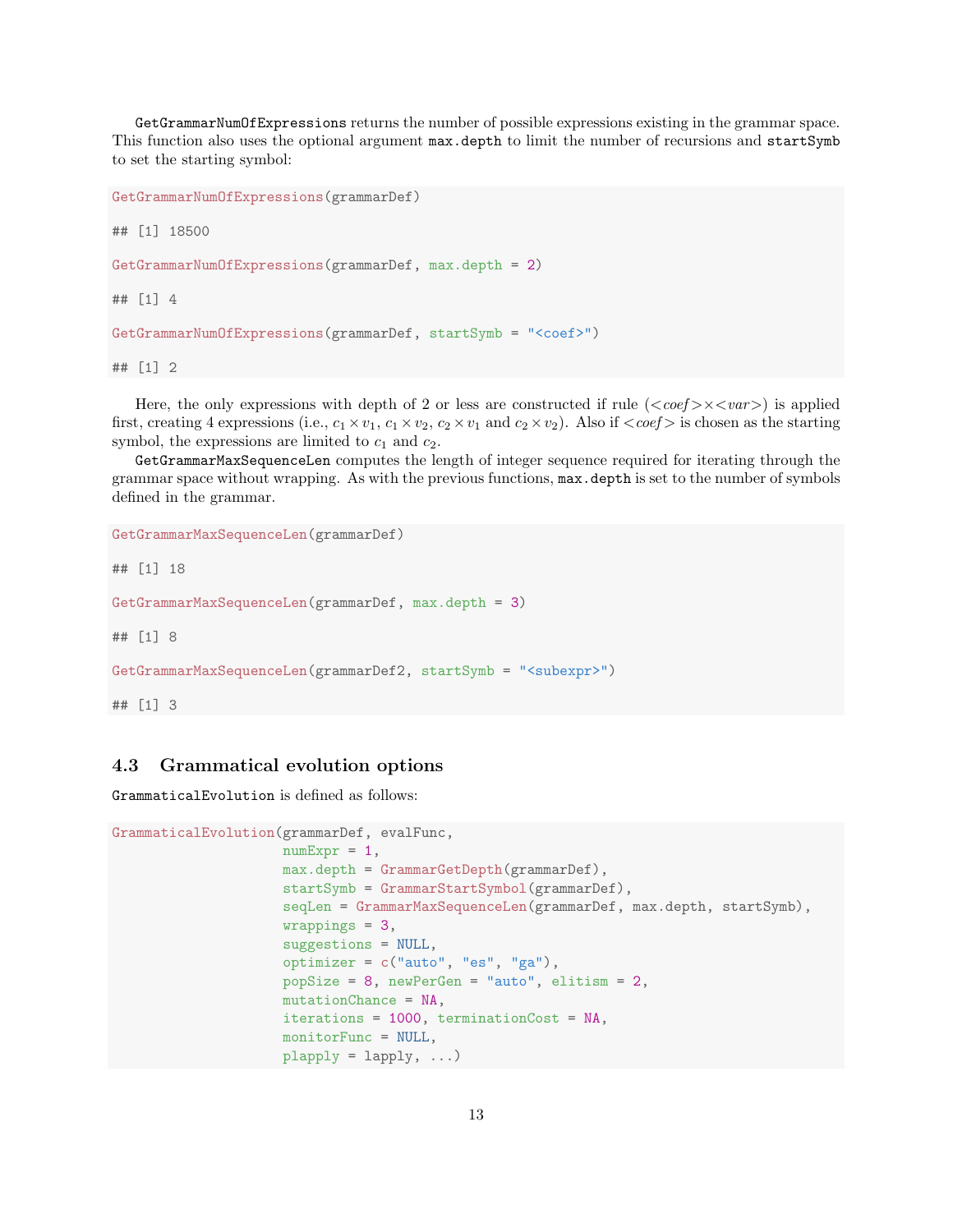max.depth and startSymb determine recursive grammar limitations, similar to what was explained in the previous section.

The rest of the parameters are the evolutionary optimisation options:

- GrammaticalEvolution evolves a population of popSize chromosomes for a number of iterations.
- if optimizer is set to "auto", using the information obtained about the grammar (e.g., number of possibles expressions and maximum sequence length), GrammaticalEvolution uses a heuristic algorithm based on [\[8\]](#page-16-7) to automatically determine a suitable value for popSize (i.e., the population size) iterations (i.e., the number of iterations) parameters.
- The ordinary cross-over operator of GA is considered destructive when homologous production rules are not aligned, such as for cyclic grammars [\[9\]](#page-16-8). Consequently, GrammaticalEvolution automatically changes cross-over parameters depending on the grammar to improve optimisation results. A user can turn this off by manually setting the optimizer.
- The first generation is made from the suggestions in form of integer chromosomes, and randomly generated individuals.
- Each integer chromosome is mapped using the grammar, and its fitness is assessed by calling evalFunc.
- For each generation, the top n scoring chromosomes where  $n =$  elitism are directly added to the next generation's population. The rest of the population is created using cross-over of chromosomes selected with roulette selection operator.
- Each chromosome may mutate by a probability of mutationChance.
- After reaching a termination criteria, e.g., the maximum number of iterations or the desired terminationCost, the algorithm stops and returns the best expression found so far.
- GrammaticalEvolution supports multi-gene operations, generating more than one expression per chromosome using the numExpr parameter.
- The number of integer codons in the chromosome is determined by seqLen times numExpr (i.e., the sequence length per expression, times the number of expressions).
- monitorFunc is then called with information and statistics about the current status of the population.
- plapply is used for parallel processing.
- GrammaticalEvolution automatically filters non-terminal expressions (i.e., expressions that don't yield a terminal expression even after times of wrappings). Therefore the end-user does not need to worry about them while using gramEvol.

### 4.4 Parallel processing option

Processing expressions and computing their fitness is often computationally expensive. The **gramEvol** package can utilise parallel processing facilities in R to improve its performance. This is done through the plapply argument of GrammaticalEvolution function. By default, lapply function is used to evaluate all individuals in the population.

Multi-core systems simply benefit from using mclapply from package **parallel**, which is a drop-in replacement for lapply on POSIX compatible systems. The following code optimises evalFunc on 4 cores:

```
library("parallel")
options(mc.cores = 4)
ge <- GrammaticalEvolution(grammarDef, evalFunc,
                           plapply = mclapply)
```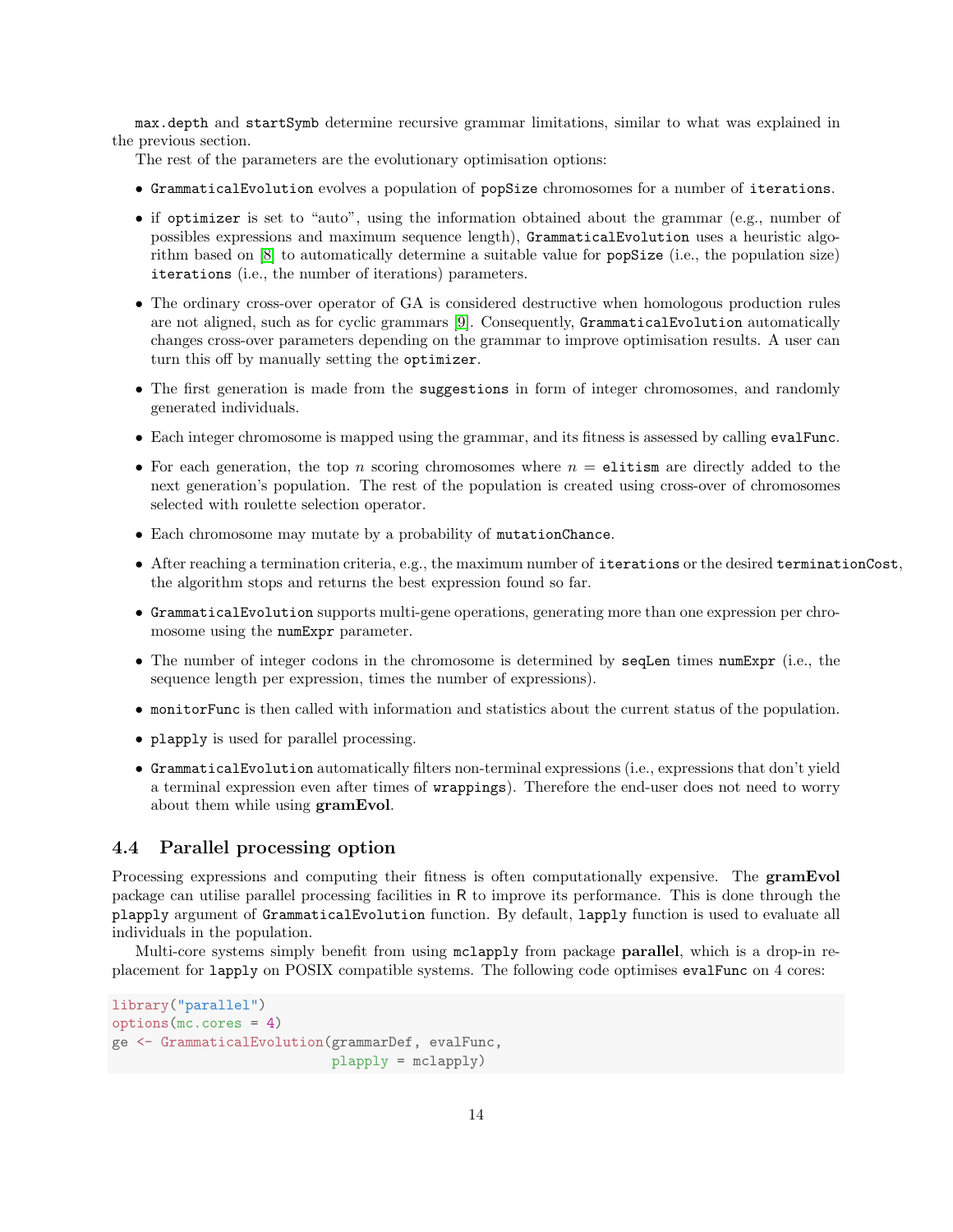To run gramEvol on a cluster, clusterapply functions can be used instead. The gramEvol package must be first installed on all machines and the fitness function and its data dependencies exported before GE is called. The following example demonstrates a four-process cluster running on the local machine:

```
library("parallel")
cl \leq makeCluster(type = "PSOCK", c("127.0.0.1",
                                    "127.0.0.1",
                                     "127.0.0.1",
                                     "127.0.0.1"))
clusterEvalQ(cl, library("gramEvol"))
clusterExport(cl, c("evalFunc"))
ge <- GrammaticalEvolution(grammarDef, evalFunc,
                           plapply = function(...) parLapply(cl, ...)stopCluster(cl)
```
It must be noticed that in any problem, the speed-up achieved depends on the overhead of communication compared with the fitness functions' computational complexity.

#### 4.5 Generating more than one expression

gramEvol supports generation and evaluation of multiple expressions:

- numExpr in GrammaticalEvolution is used to pass a list of more than one R expression to the fitness function.
- EvalExpressions offers a simpler interface for evaluating multiple expressions.

The following example show cases EvalExpressions: It uses a dataset for variables defined in the grammar, and evaluates a GE expression object along with a string:

```
df \leq data.frame(c1 = c(1, 2),
               c2 = c(2, 3),v1 = c(3, 4),
               v2 = c(4, 5)quad.expr \leq expression(c1 * v1, c1 * v2, c2 * v1, c2 * v2)
EvalExpressions(quad.expr, envir = df)
## expr1 expr2 expr3 expr4
## 1 3 4 6 8
## 2 8 10 12 15
```
This is useful in applications when more than one expression is required, or the collective power of several simple expressions outperform a single complex program. For example in [\[10\]](#page-17-0), the authors have used GE for electricity load forecasting; instead of using a complex machine learning algorithm, pools of string expressions were generated in a guided manner and were used as features in a simpler machine learning algorithm to obtain better results.

The idea of generating features using GE is further explored in [\[11\]](#page-17-1).

### 4.6 Alternative optimisation algorithms

gramEvol also provides a random search and an exhaustive search. Their syntax is similar to the GrammaticalEvolution: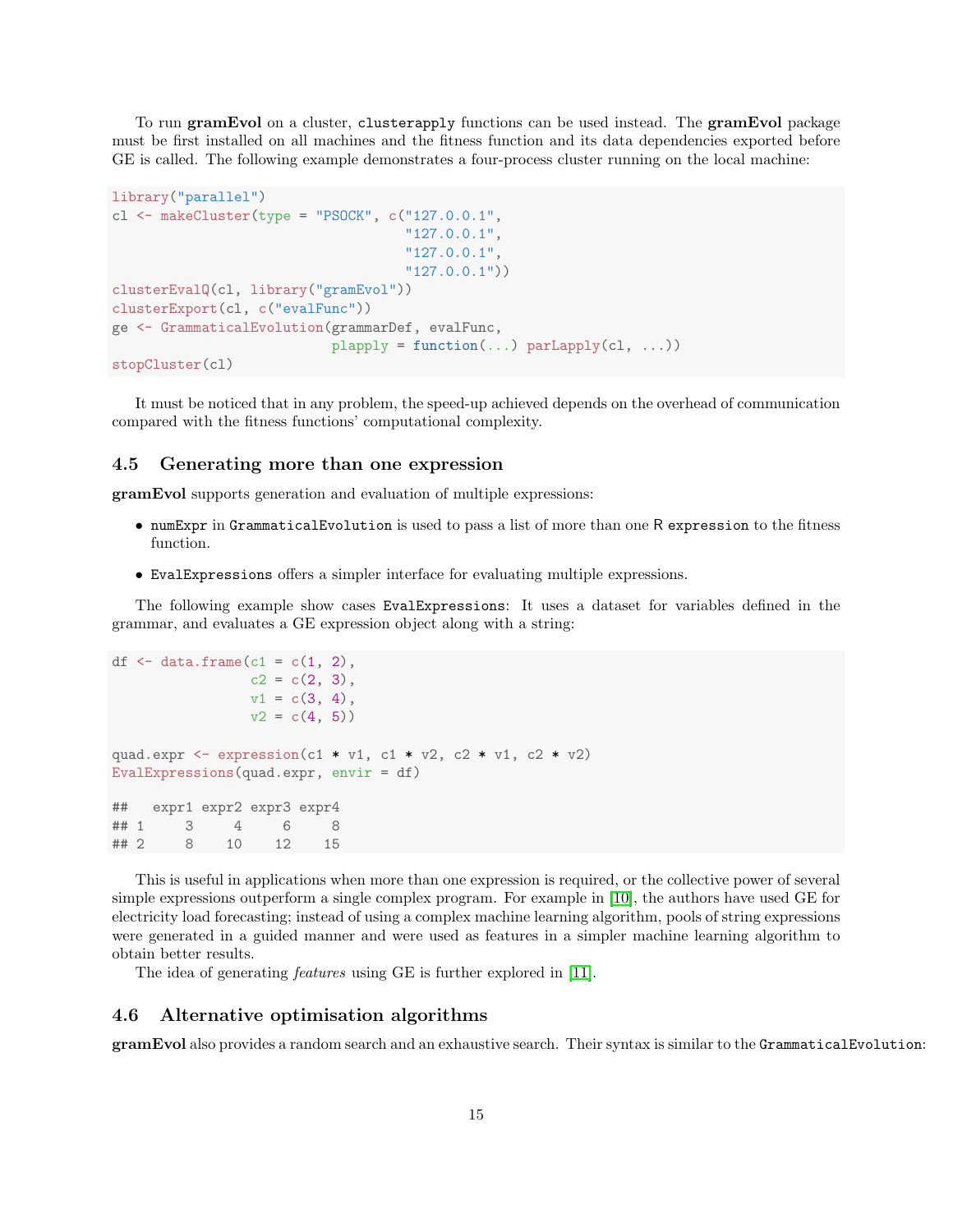```
result1 <- GrammaticalExhaustiveSearch(grammarDef, evalFunc)
result2 <- GrammaticalRandomSearch(grammarDef, evalFunc)
```
## 4.7 Using vectors as rules

gvrule allows members of a vector to be used as individual rules. For example,

gvrule(1:5) ## Rule 0: 1L ## Rule 1: 2L ## Rule 2: 3L ## Rule 3: 4L ## Rule 4: 5L

which is equal to

grule(1,2,3,4,5)

## Rule 0: 1 ## Rule 1: 2 ## Rule 2: 3 ## Rule 3: 4 ## Rule 4: 5

Without gvrule, 1:5 would have been interpreted as a single rule:

### grule(1:5)

## Rule 0: 1:5

### 4.8 Using commas and assignments in rules

There are two ways to use commas and assignments in **gramEvol** rules:

- 1. Rules are defined in character string form using gsrule.
- 2. Rules are wrapped in .() and defined using grule.

For example, consider the following rules:  $\langle \text{assignment} \rangle ::= A = B - A = C$  $\langle comm \rangle ::= A, B - B, C$ 

Their definition using gramEvol is as follows:

```
CreateGrammar(list(assignment = gsrule("A = B", "A = C"),
                    comma = gsrule("A, B", "B, C"))## \langle \text{assignment} \rangle ::= A = B | A = C
## <comma> ::= A, B | B, C
```
or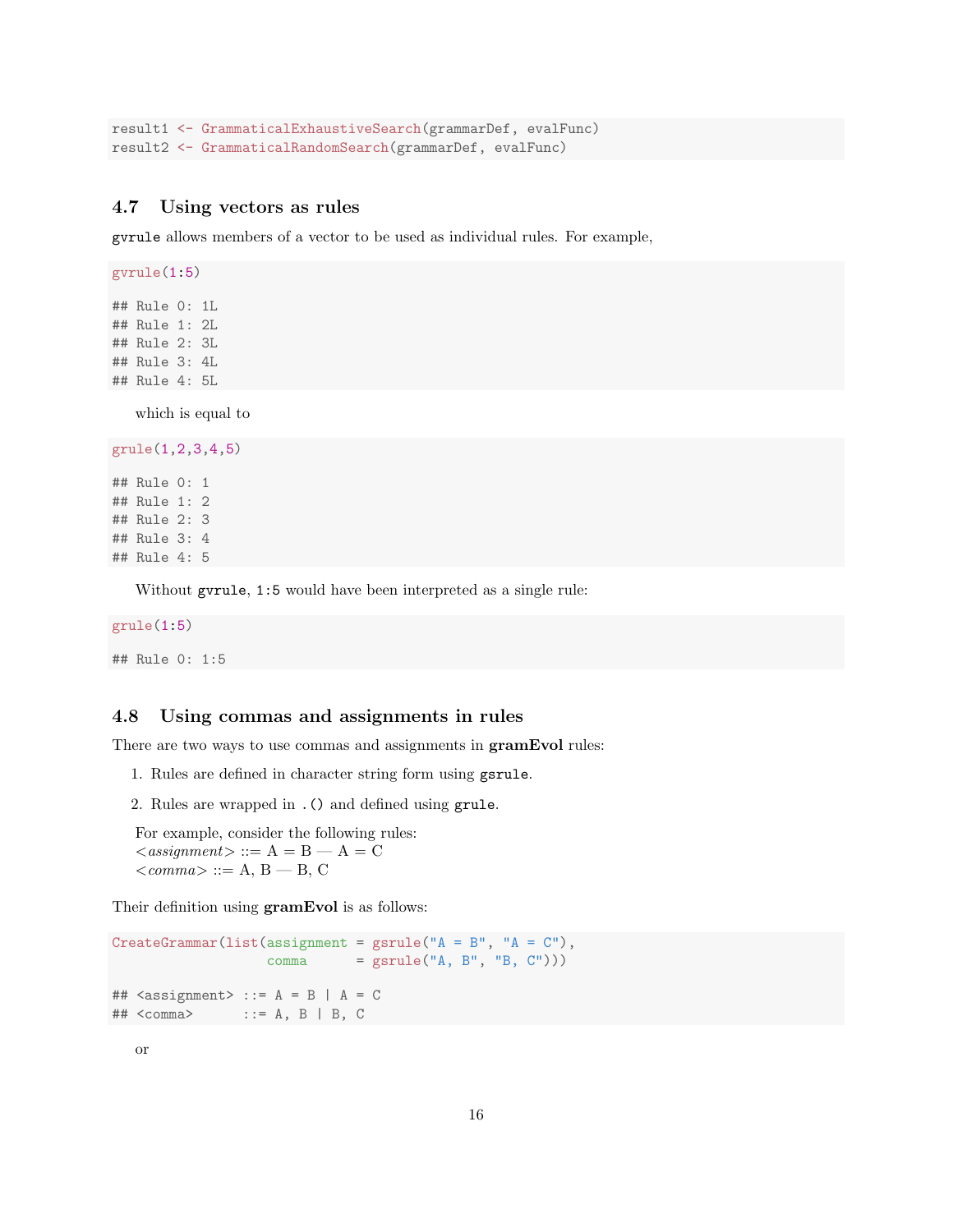```
CreateGrammar(list (assignment = grule(. (A = B), . (A = C)),comma = grule(. (A, B), . (B, C))))## \leq \leq \leq \leq \leq \leq \leq \leq \leq \leq \leq \leq \leq \leq \leq \leq \leq \leq \leq \leq \leq \leq \leq \leq \leq \leq \leq \leq \leq \leq \leq \leq \leq \leq \leq \leq \\## <comma> ::= A, B | B, C
```
## 5 Conclusion

GE offers a flexible yet powerful framework for automatic program generation. The syntax and the structure of the programs are described using a context-free grammar, and their objective is determined by a cost function. An evolutionary search is performed on the grammar to find the program that minimises the cost function.

gramEvol implements GE in R. It allows a grammar to be defined using R expressions, as well as in custom string formats. A GE program generator using gramEvol only requires a grammar definition and a cost function, and other steps including the evolutionary search and selecting its optimal parameters are handled automatically by the package. It also supports parallel computing, and includes facilities for exhaustive and random search.

In this vignette, some of the functionalities of **gramEvol** were explored. Furthermore, two examples were used to demonstrate the flexibility of GE and **gramEvol**.

## References

- <span id="page-16-0"></span>[1] M. O'Neill and C. Ryan, "Grammatical Evolution," IEEE Transactions on Evolutionary Computation, vol. 5, no. 4, pp. 349–358, 2001.
- <span id="page-16-1"></span>[2] A. V. Aho, R. Sethi, and J. D. Ullman, Compilers: Principles, Techniques, and Tools. Boston, MA, USA: Addison-Wesley Longman Publishing Co., Inc., 1986.
- <span id="page-16-2"></span>[3] J. R. Koza, "Symbolic Regression - Error-Driven Evolution," in Genetic Programming: On the Programming of Computers by Means of Natural Selection. MIT press, 1992, vol. 1, ch. 10, pp. 237–288.
- <span id="page-16-3"></span>[4] C. Ferreira, "Kepler's Third Law," in Gene Expression Programming: Mathematical Modeling by an Artificial Intelligence, 2nd ed. Springer, May 2006, ch. 6.3, pp. 253–257.
- <span id="page-16-4"></span>[5] P. Langley, H. A. Simon, and G. L. Bradshaw, "Heuristics for empirical discovery," in Computational Models of Learning. Springer-Verlag Berlin, 1987, pp. 21–54.
- <span id="page-16-5"></span>[6] A. Bartoli, G. Davanzo, A. De Lorenzo, M. Mauri, E. Medvet, and E. Sorio, "Automatic Generation of Regular Expressions from Examples with Genetic Programming," in Proceedings of the Fourteenth International Conference on Genetic and Evolutionary Computation Conference Companion. ACM, 2012, pp. 1477–1478. [Online]. Available: https://www.lri.fr/∼[hansen/proceedings/2012/GECCO/](https://www.lri.fr/~hansen/proceedings/2012/GECCO/companion/p1477.pdf) [companion/p1477.pdf](https://www.lri.fr/~hansen/proceedings/2012/GECCO/companion/p1477.pdf)
- <span id="page-16-6"></span>[7] K. Ushey and J. Hester, rex: Friendly Regular Expressions, 2014, R package version 0.2.0.99. [Online]. Available:<https://github.com/kevinushey/rex>
- <span id="page-16-7"></span>[8] K. Deb and S. Agrawal, "Understanding Interactions among Genetic Algorithm Parameters," Foundations of Genetic Algorithms, pp. 265–286, 1999.
- <span id="page-16-8"></span>[9] M. O'Neill, C. Ryan, M. Keijzer, and M. Cattolico, "Crossover in Grammatical Evolution," Genetic Programming and Evolvable Machines, vol. 4, no. 1, pp. 67–93, 2003.